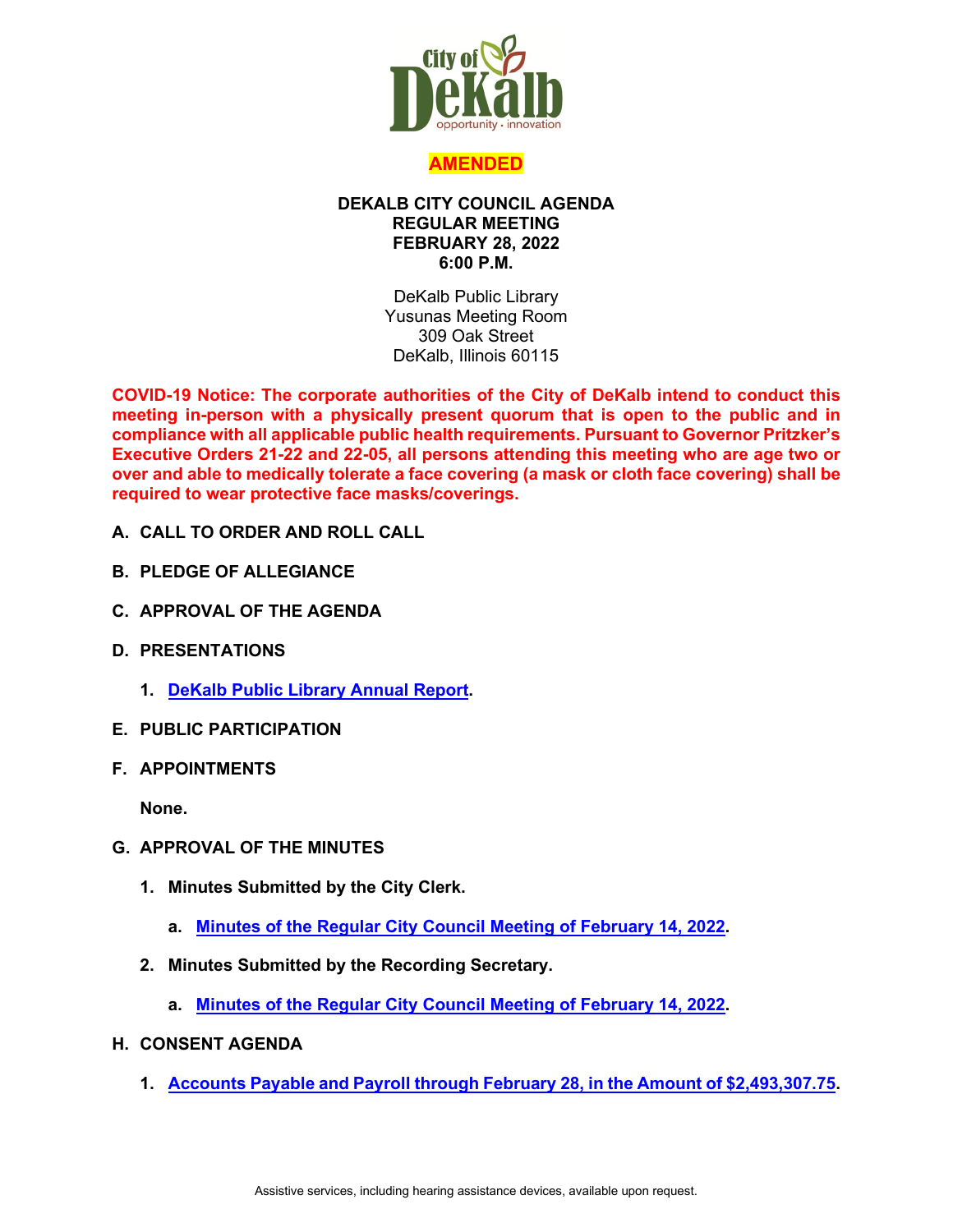# **2. [Freedom of Information Act \(FOIA\) Report.](https://www.cityofdekalb.com/DocumentCenter/View/13631/5-FOIA-Rpt---Jan-2022)**

### **I. PUBLIC HEARINGS**

#### **1. Public Hearing Regarding the Renewal of the Comcast Franchise Agreement.**

City Manager's Summary: The City of DeKalb's current cable television franchise agreement with Comcast of California/Colorado/Illinois/Indiana/Michigan, LP expires on March 26, 2022. As required by the Cable Communications Policy Act and other applicable law, a public hearing must be held to provide members of the public an opportunity to comment on the proposed features of a successor agreement.

The draft franchise renewal agreement in the agenda background has the following features:

- a) A non-exclusive 10-year franchise agreement which replaces the 10-year agreement now expiring.
- b) Comcast pays a franchise fee to the City of 5% of the annual gross revenues received from their operation of a cable system within the corporate limits, as per the current franchise agreement. The fee shall be paid on a quarterly basis.
- c) The requirement of underground cable construction in new subdivisions and where the transmission facilities are already underground.
- d) Comcast currently provides capacity for the City's noncommercial public or educational access programming (Channel 14) and will continue to do so. The cost of the broadcast center installed at the DeKalb Library was paid solely by the City in 2020. If in the future the City wants rate payer assistance in expanding its broadcast programming, it will be able to impose a "Public, Educational and Government" (PEG) capital fee of up to 35 cents per customer per month to be passed on to subscribers on their monthly bills. Such action would require Council approval.

The proposed franchise agreement conforms to the model supported by the Metropolitan Mayors Caucus of Illinois. By way of background, the most recent trend in franchise fee revenue from Comcast and their closest local competitor, MetroNet, in the period January 1, 2017, to February 28, 2022, is captured in the table that follows:

| <b>Date</b>       | <b>Description</b>             |                  |                 |
|-------------------|--------------------------------|------------------|-----------------|
|                   | <b>FRANCHISE TAX</b>           | <b>COMCAST</b>   | <b>METRONET</b> |
| 05/31/2017        | <b>COMCAST JAN-MAR 17</b>      | 125.133.27       |                 |
| 08/31/2017        | <b>COMCAST APR JUN 17</b>      | 125,454.78       |                 |
| 11/30/2017        | <b>COMCAST JUL-SEPT 17</b>     | 124,759.71       |                 |
| 12/31/2017        | COMCAST OCT - DEC '17          | 124.036.35       |                 |
| <b>TOTAL 2017</b> |                                | \$499,384.11     |                 |
|                   |                                |                  |                 |
| 05/31/2018        | COMCAST JAN-MAR18              | 116,224.34       |                 |
| 08/31/2018        | <b>COMCAST APR-JUN18</b>       | 117.193.60       |                 |
| 11/06/2018        | CABLE FRANCHISE TAX 11/06/2018 | 115.081.65       |                 |
| 12/31/2018        | COMCAST OCT - DEC 2018         | 120,395.18       |                 |
| <b>TOTAL 2018</b> |                                | 468,894.77<br>\$ | \$              |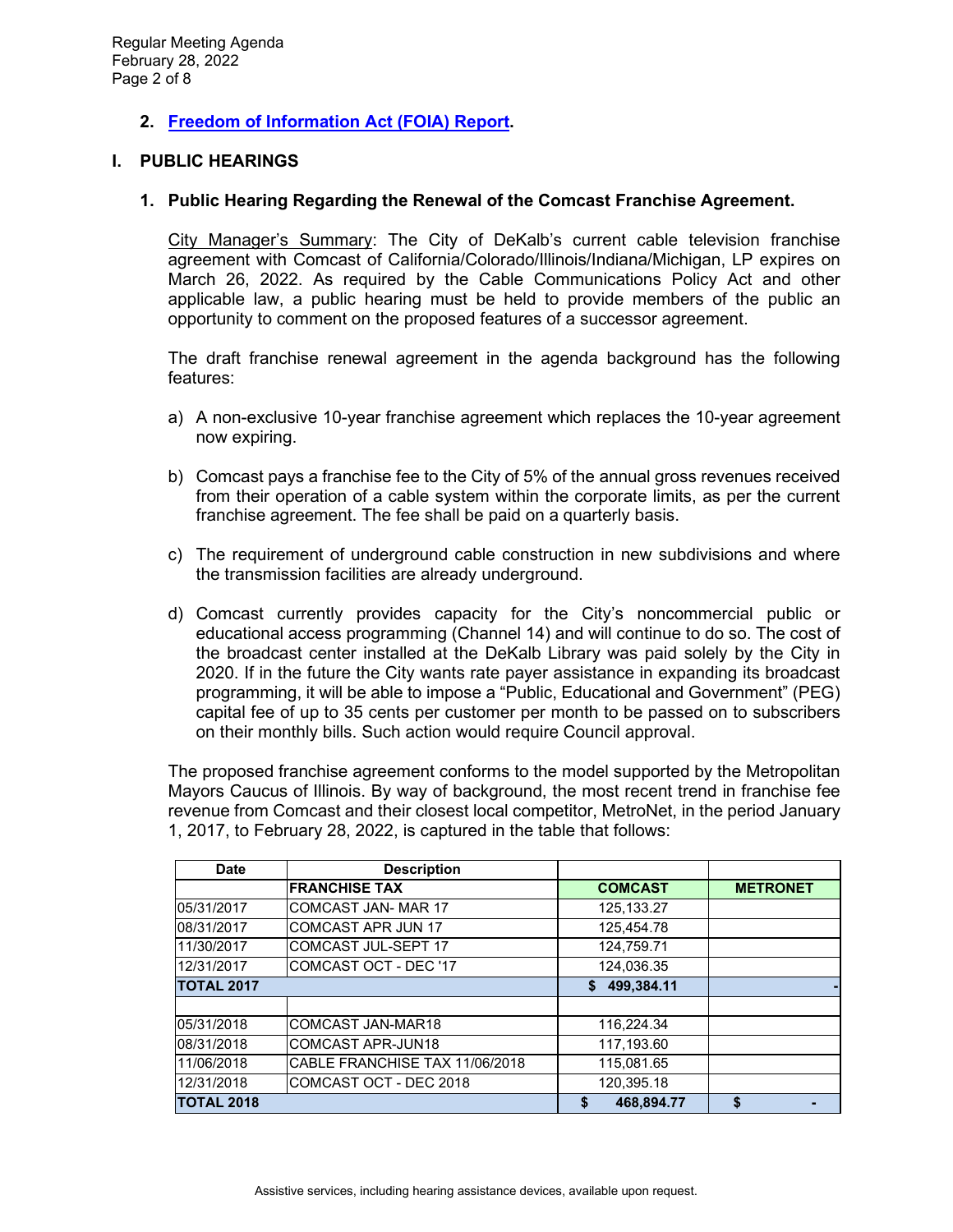| 05/07/2019<br><b>COMCAST MARCH 2019</b>      | 116,161.37       |                           |
|----------------------------------------------|------------------|---------------------------|
| 08/12/2019<br>COMCAST JUNE 2019              | 114,360.92       |                           |
| CABLE FRANCHISE TAX 08/16/2019<br>08/16/2019 |                  | 1,119.72                  |
| 11/07/2019<br><b>COMCAST SEPT 20</b>         | 108,106.79       |                           |
| 11/21/2019<br>CABLE FRANCHISE TAX 11/21/2019 |                  | 3.498.98                  |
| COMCAST OCT - DEC 2019<br>12/31/2019         | 104,508.33       |                           |
| METRONET OCT - DEC 2019<br>12/31/2019        |                  | 5,092.32                  |
| <b>TOTAL 2019</b>                            | 443,137.41<br>\$ | \$<br>9,711.02            |
|                                              |                  |                           |
| 05/13/2020<br>COMCAST MARCH 2020             | 102,057.61       |                           |
| CABLE FRANCHISE TAX 05/20/2020<br>05/20/2020 |                  | 5,809.68                  |
| COMCAST JUNE 2020<br>08/10/2020              | 97,088.07        |                           |
| 08/26/2020<br>CABLE FRANCHISE TAX 08/26/2020 |                  | 6,812.66                  |
| 11/19/2020<br>COMCAST SEPT 2020              | 103,334.08       |                           |
| COMCAST OCT - DEC 2020<br>12/31/2020         | 96,335.04        |                           |
| 12/31/2020<br>METRONET OCT - DEC 2020        |                  | 6,821.74                  |
| <b>TOTAL 2020</b>                            | \$<br>398,814.80 | $\mathbf{s}$<br>19,444.08 |
|                                              |                  |                           |
| 05/12/2021<br>COMCAST MARCH 2021             | 100,355.77       |                           |
| 05/21/2021<br>CABLE FRANCHISE TAX 05/21/2021 |                  | 6,669.33                  |
| CABLE FRANCHISE TAX 08/26/2021<br>08/26/2021 |                  | 6.681.73                  |
| 10/22/2021<br>COMCAST JUNE 2021              | 100,470.83       |                           |
| 11/08/2021<br>COMCAST SEPT 2021              | 97,440.42        |                           |
| 12/10/2021<br>CABLE FRANCHISE TAX 12/10/2021 |                  | 6,893.26                  |
| 2/15/2022<br>COMCAST DEC 2021                | 94,309.45        |                           |
|                                              |                  |                           |
| <b>TOTAL 2021</b>                            | \$<br>392,576.47 | \$20,244.32               |

Resolution 2022-021 is the agenda action item pertaining to this franchise proposal. A representative from Comcast will be present to answer any Council questions. *[\(click here](https://www.cityofdekalb.com/DocumentCenter/View/13632/6-PH-Notice---Comcast)  [for additional information\)](https://www.cityofdekalb.com/DocumentCenter/View/13632/6-PH-Notice---Comcast)*

## **J. CONSIDERATIONS**

### **1. Consideration of the Kishwaukee River Bridge Replacements at N. First Street and Lucinda Avenue.**

City Manager's Summary: The Kishwaukee River bridge structures at N. First Street and Lucinda Avenue have been programmed for replacement by the City and the Illinois Department of Transportation (IDOT) for a number of years. Preliminary engineering has been completed and the construction engineering is budgeted for FY2022. The general contract for the bridge replacement will be awarded in early August, but actual construction that would be disruptive to the public will not commence until the spring of 2023. **As part of the approaching IDOT permit approval and contract letting, a Public Information Presentation (not a hearing) is required**. This simply entails a presentation of the basics of the project to the public and assurance that the City has coordinated with all relevant community agencies that would be potentially impacted. The two bridge projects have been described in the attached exhibit from the consulting engineering firm of Hampton, Lenzini and Renwick (HLR).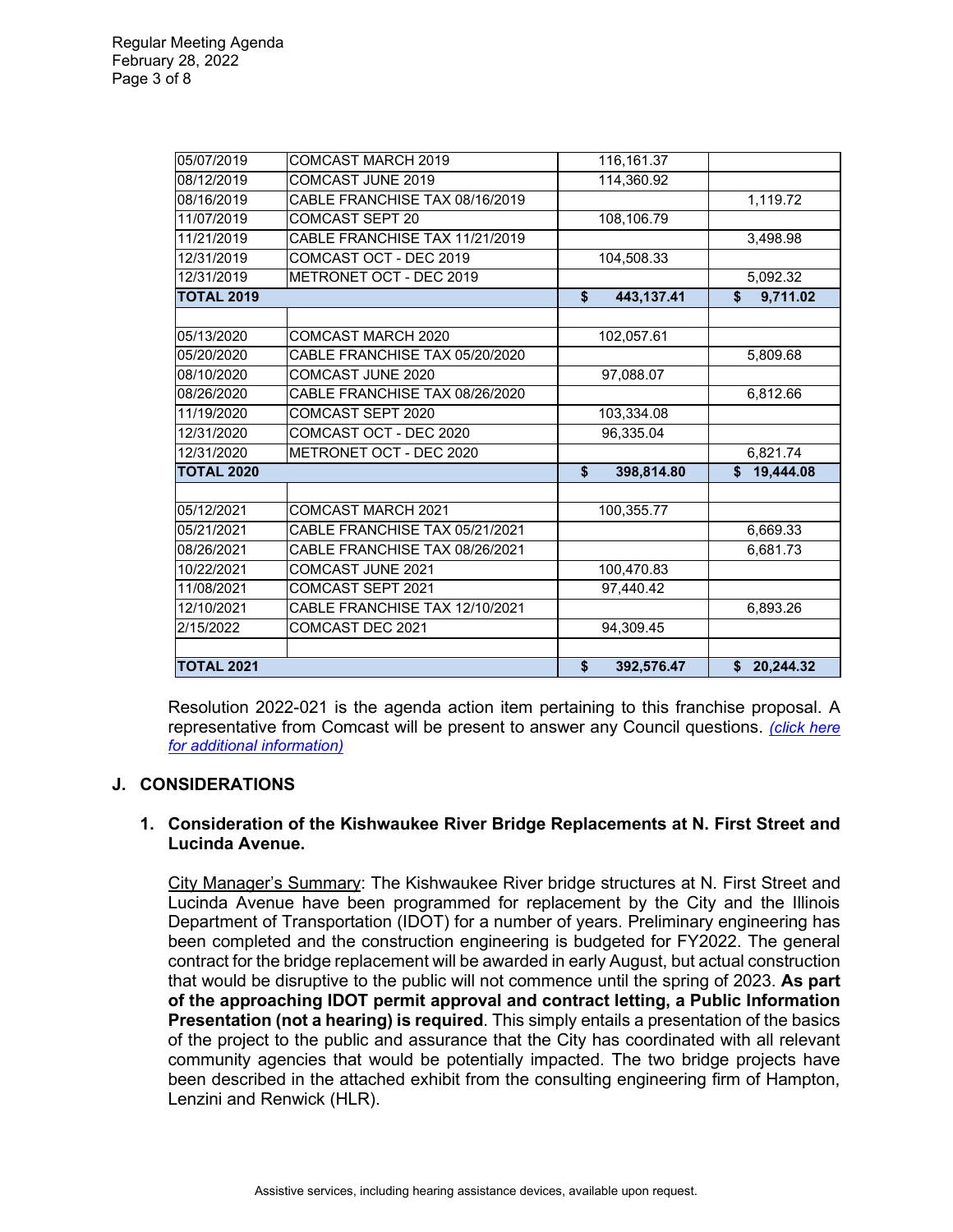Funding for this estimated \$5.6 million project is 80% federal (estimated at \$4.5 million) and 20% local (estimated at \$1.1 million). The City has set aside a portion of the annual state motor fuel tax revenues in recent years for its local share. A unique feature of the N. First Street bridge will be a bike path under the bridge on the north side (see the attached graphics).

City Engineer Zac Gill will be on hand to answer any technical questions. *[\(click here for](https://www.cityofdekalb.com/DocumentCenter/View/13633/7-Kish-Riv-Bridge-Replace)  [additional information\)](https://www.cityofdekalb.com/DocumentCenter/View/13633/7-Kish-Riv-Bridge-Replace)*

## **K. RESOLUTIONS**

#### **1. Resolution 2022-020 Approving a Bar Liquor License to Galindo, Inc., d/b/a La Calle, 263 E. Lincoln Highway.**

City Manager's Summary: Galindo, Inc., d/b/a La Calle, to be located at 263 E. Lincoln Highway, has submitted an application for a bar liquor license, along with a supplemental annual live entertainment permit. The owner, Yesenia Galindo, will be working with the City's Building Department on any necessary building improvements. If the liquor license is approved, the City will receive an initial issuance fee of \$10,766 and \$377 for the live entertainment permit.

La Calle, which translates to "The Street," will be operating from the location where "The House" was formerly located. According to Ms. Galindo, the business is tentatively scheduled to open in early August of this year. She is seeking a conditional liquor license at this time in order to begin the process of applying for the State of Illinois liquor license. Ms. Galindo has been made aware that the City liquor license will remain conditional until all inspections are passed and other requirements, as listed in the attached resolution, are met.

Ms. Galindo is very excited about this venture and looks forward to being a part of the new downtown DeKalb experience.

**City Council approval is recommended.** *[\(click here for additional information\)](https://www.cityofdekalb.com/DocumentCenter/View/13634/8-Res-2022-020)*

#### **2. Resolution 2022-021 Approving 10-Year Cable Franchise Renewal Agreement with Comcast.**

City Manager's Summary: Under the Public Hearing portion of this agenda, some background is presented regarding a proposed successor agreement for the Comcast franchise. The agreement has been vetted by the City Attorney with respect to applicable law. The principal features are as follows:

- a) A non-exclusive 10-year franchise agreement which replaces the 10-year agreement now expiring.
- b) Payment of a franchise fee to the City equal to 5% of the annual gross revenues received from their operation of a cable system within the corporate limits, as per the current franchise agreement.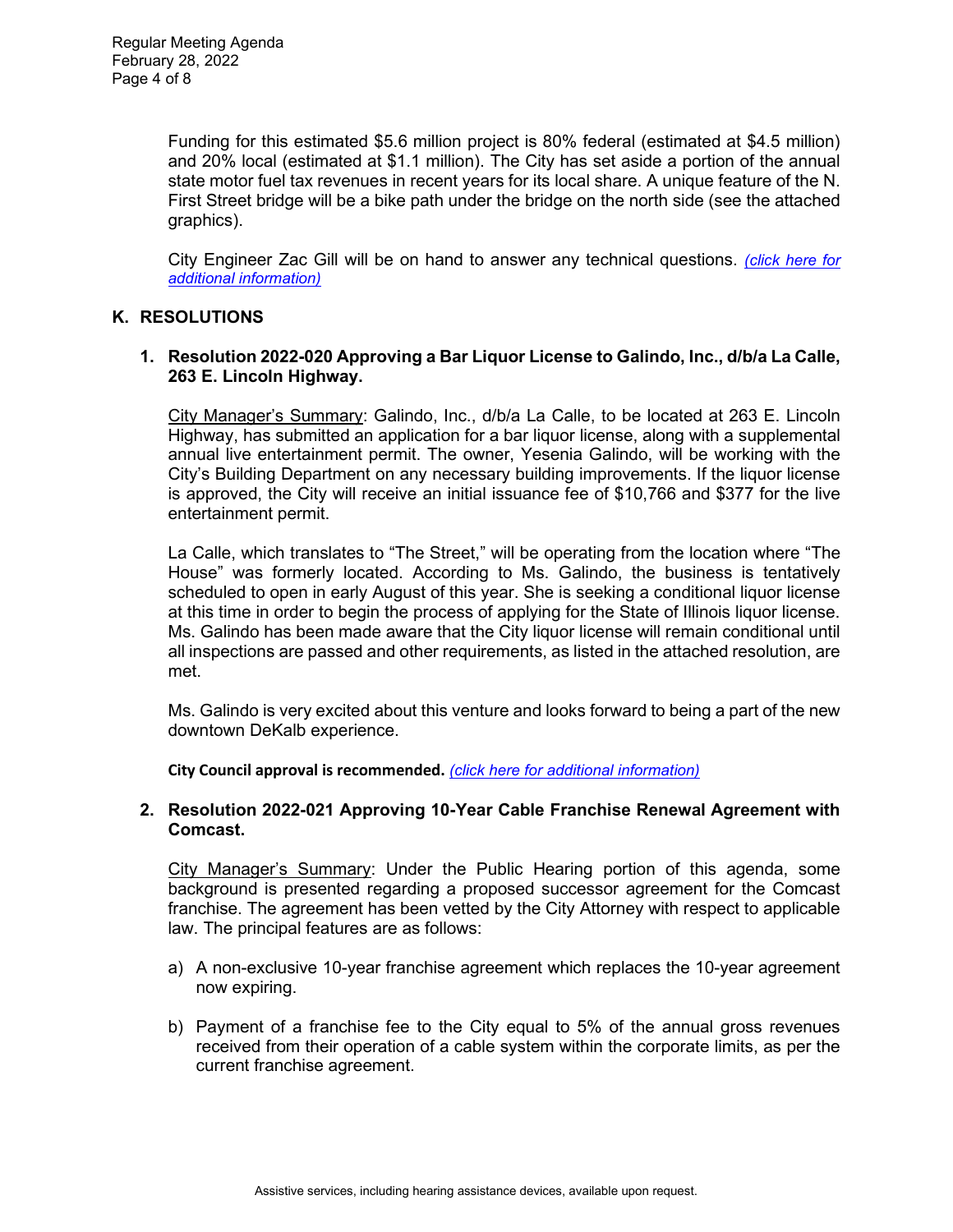- c) The requirement of underground cable construction in new subdivisions and where the transmission facilities are already underground.
- d) Capacity for the City's noncommercial public or educational access programming (Channel 14). If, in the future, the City wants rate payers to participate in the cost of expanding the Channel 14 programming, a "PEG" capital fee of up to 35 cents per customer per month can be imposed on subscribers on their monthly bills. Such action would require Council action.

The proposed agreement follows a model which has been supported by the Metropolitan Mayors Caucus of Illinois.

**City Council approval is recommended.** *[\(click here for additional information\)](https://www.cityofdekalb.com/DocumentCenter/View/13635/9-Res-2022-021)*

**3. Resolution 2022-022 Approving an Intergovernmental Agreement with the State of Illinois Department of Transportation Regarding the Appropriation of Funds for ADA Curb Ramp Improvements and Parking Resurfacing in Conjunction with the Milling and Resurfacing of Illinois Route 38 from Approximately Illinois Route 23 to the Kane County Line.**

City Manager's Summary: The Illinois Department of Transportation (IDOT) will complete a major resurfacing project through the City of DeKalb in 2022 along Illinois Route 38 (Lincoln Highway). This is independent of the City-led downtown reconfiguration, also scheduled for this summer. The IDOT resurfacing includes ADA-compliant sidewalk work to achieve more consistent transitional areas. It is customary for municipalities to participate in such ADA work because of the positive impact on local pedestrian movements, and the City's share in this case is less than \$12,000.

**City Council approval is recommended.** *[\(click here for additional information\)](https://www.cityofdekalb.com/DocumentCenter/View/13636/10-Res-2022-022)*

**4. Resolution 2022-023 Amending Resolution 2020-111 to Extend the Deadline for the Issuance of a Package Liquor License with Supplemental Drive-Through Licensure for Blue Ridge LLC - 1221, 1221 W. Lincoln Highway.** 

City Manager's Summary: As Planning Director Dan Olson writes in his background memorandum, Jeff Dobie has requested a one-year extension for a supplemental package liquor license and drive-through license at 1221 W. Lincoln Highway (across from Fatty's Pub & Grill). The extension would begin on March 12, 2022, and extend through March 12, 2023.

On October 12, 2020, the City Council approved Resolution 2020-111 and Resolution 2020-112, which authorized a package liquor license with a supplemental drive-thru license for 1221 W. Lincoln Highway, as well as a bar liquor license with supplemental licensure for video gaming. The resolutions contained a one-year time frame to obtain the necessary zoning authorizations.

The City Council approved Ordinance 2021-032 on August 23, 2021, approving the rezoning of the site as well as a preliminary plan. The ordinance required the submittal of a final development plan and final plat prior to any building permit being issued, which have not yet been submitted. In view of the volatility surrounding hospitality businesses in 2020 and 2021, the August 2021 resolutions also allowed the City Manager to approve a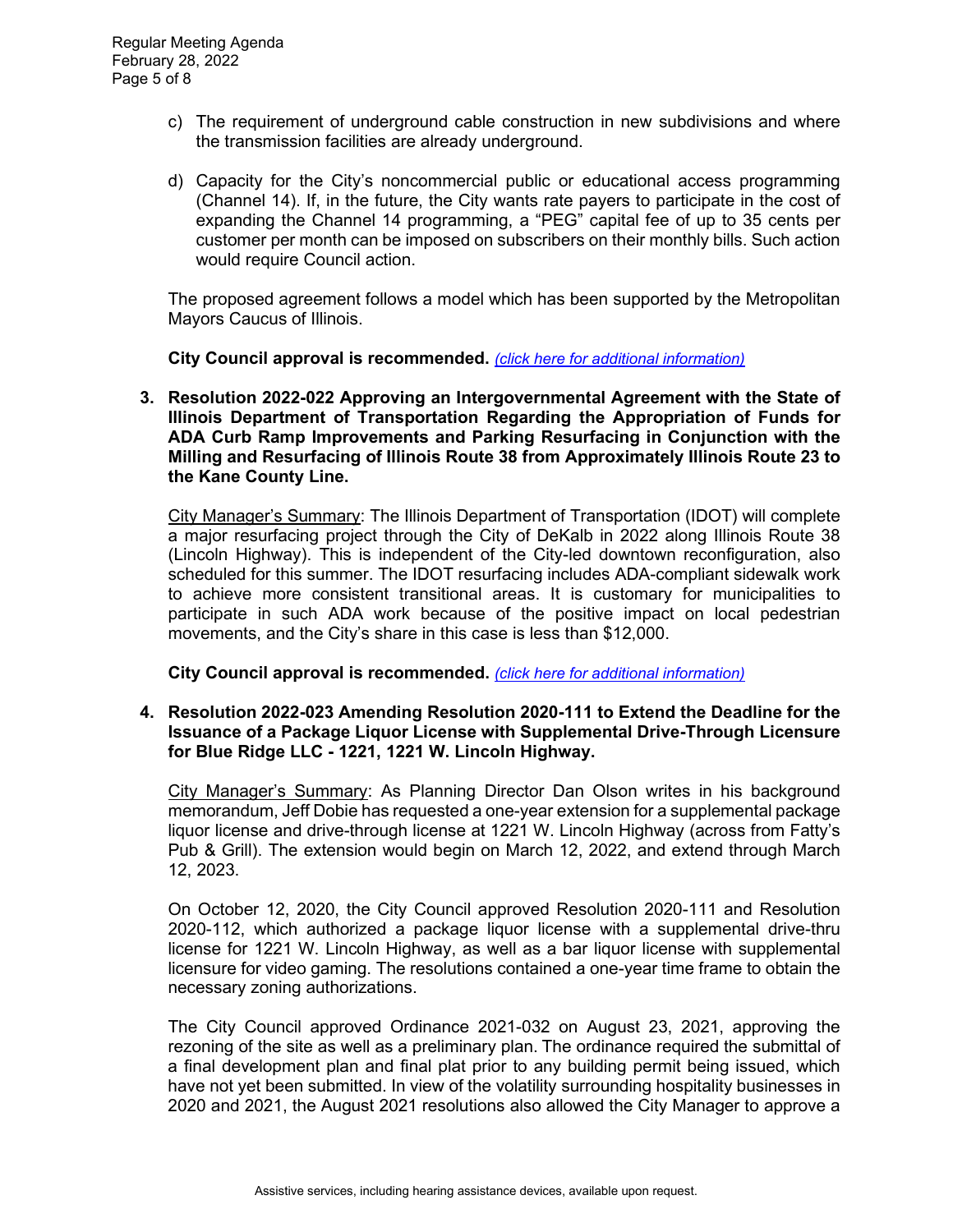six-month extension once the one-year time frame expired. Such an extension was granted.

The City Manager's six-month extension expires on March 12, 2022. According to the resolutions approved in 2020, any further extensions beyond March 12, 2022, require City Council approval. Mr. Dobie is requesting a one-year extension for the package liquor license at 1221 W. Lincoln Highway and indicates in his request he will start the construction project this spring with completion in the fall.

**City Council approval is recommended.** *[\(click here for additional information\)](https://www.cityofdekalb.com/DocumentCenter/View/13637/11-Res-2022-023)*

### **5. Resolution 2022-024 Amending Resolution 2020-112 to Extend the Deadline for the Issuance of a Bar Liquor License with Supplemental Licensure for Video Gaming for Blue Ridge LLC – 1221, 1221 W. Lincoln Highway.**

City Manager's Summary: The package liquor license approved for 1221 W. Lincoln Highway in October 2020 included supplemental licensure for video gaming. The resolution contained a one-year time frame (October 12, 2021) to obtain the necessary zoning authorizations. The City Council approved Ordinance 2021-032 on August 23, 2021, approving the rezoning of the site and a preliminary plan.

The resolution also allowed the City Manager to approve a six-month extension after the one-year time frame had expired, which was granted. The six-month extension expires on March 12, 2022. According to the resolution approved in 2020, any further extensions beyond March 12, 2022, require City Council approval. Mr. Dobie is requesting a one-year extension until March 12, 2023.

**City Council approval is recommended.** *[\(click here for additional information\)](https://www.cityofdekalb.com/DocumentCenter/View/13638/12-Res-2022-024)*

## **L. ORDINANCES – SECOND READING**

**None.** 

## **M. ORDINANCES – FIRST READING**

**1. Ordinance 2022-011 Repealing Chapter 22 "Building Code Board of Appeals" and Amending Chapter 24 "Building Code" to Create a New Chapter 22 "Building Code Review Board" and Making Procedural Changes for the Administrative Enforcement of the Building Code.**

City Manager's Summary: This proposed ordinance makes procedural changes to the City's Municipal Code (the "Code") by eliminating the Building Code Board of Appeals (BCBA) and replacing it with a new Building Code Review Board.

When the Building Code Board of Appeals was created in August 2016, it was thought that the Board would have two purposes:

- a) Consideration and rulings on private appeals of enforcement actions and license or permit denials by the Chief Building Official; or
- b) The periodic review of proposed changes to the adopted building code series. In this role, the Board would be in an advisory role to the Council.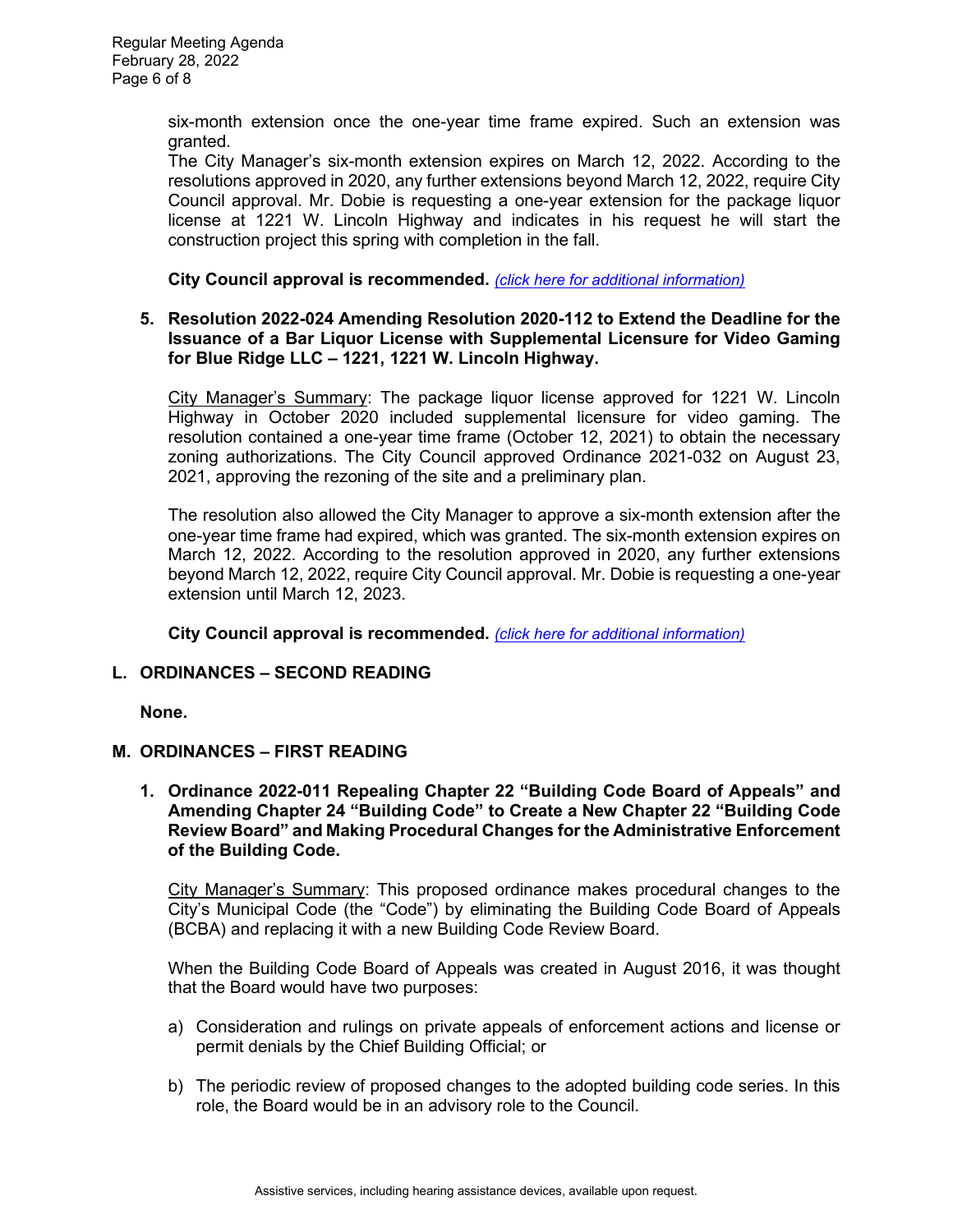Following its creation, the Board met in 2017 and 2018 to review proposed changes to locally adopted building codes leading to the adoption of the 2015 International Code series which includes texts on general construction, property maintenance, mechanical installations, fire protection, etc. **According to the BCBA's minutes published on the City's website, the BCBA has not met since April 5, 2018, nor has the BCBA ever considered an appeal of the Chief Building Official's enforcement actions.** The lack of appeals can be explained in part by the City's customary practice of prosecuting Building Code violations under the City's "Administrative Hearing Procedure" which is defined in detail in Chapter 17 of the DeKalb Municipal Code.

Generally speaking, under the City's Administrative Hearing process, the Chief Building Official or designee gives a written notice of a Building Code violation to a property owner in conjunction with notice of an administrative hearing on the violation. After conducting the hearing, the City's Hearing Officer determines whether or not a violation exists and imposes any penalties or corrective actions by written order. The Hearing Officer's final order may be appealed to the Circuit Court of DeKalb County. Literally hundreds of such violations and orders have been entered and successfully prosecuted for property maintenance violations at a number of multi-family apartment complexes in recent years. Unfortunately, the unintended consequence of the dual existence of two different and competing administrative procedures in Chapter 17 and Chapter 22 of the DeKalb Municipal Code was a conflict before the Administrative Hearing officer. The legal counsel representing a large local apartment complex which has been notorious in recent years for its neglect of property deficiencies saw an opportunity to sweep away numerous complaints by asserting the provenance of the unused appeal procedure defined in Chapter 22, Building Code Board of Appeals, over the often-used procedures in Chapter 17.

Accordingly, the proposed ordinance is offered by the City Attorney as the most efficient way to clarify the City's administrative procedures for enforcing Building Code violations. If approved, the Board would hereafter serve in the role of an advisory body to the Council for comment on any proposed changes to the locally-adopted building code series. In 2022, it is expected that the Board will be busy reviewing the latest series of the locallyadopted International Code (2021), which would logically replace the 2015 series presently in force in DeKalb. The several texts of that Code series covering new construction, fire protection, mechanical installations, and property maintenance, among other topics, will require the collaborative review and critique of the volunteer board and City staff over some months.

### **City Council approval is recommended.** *[\(click here for additional information\)](https://www.cityofdekalb.com/DocumentCenter/View/13639/13-Ord-2022-011)*

#### **2. Ordinance 2022-012 Amending Chapter 51 "Traffic", Schedule C "Parking Prohibited", Schedule E "Limited Parking", and Schedule F "Limited Parking – Central Business District".**

City Manager's Summary: City Engineer Zac Gill and Assistant Director of Public Works Andy Raih have collaborated on this "clean up" ordinance. It is not intended to enact any significant alterations to existing parking restrictions for the community. It is intended to revise language in various sections of Chapter 51 "Traffic" to establish consistent and clear references to actual signage and to clean up errant language.